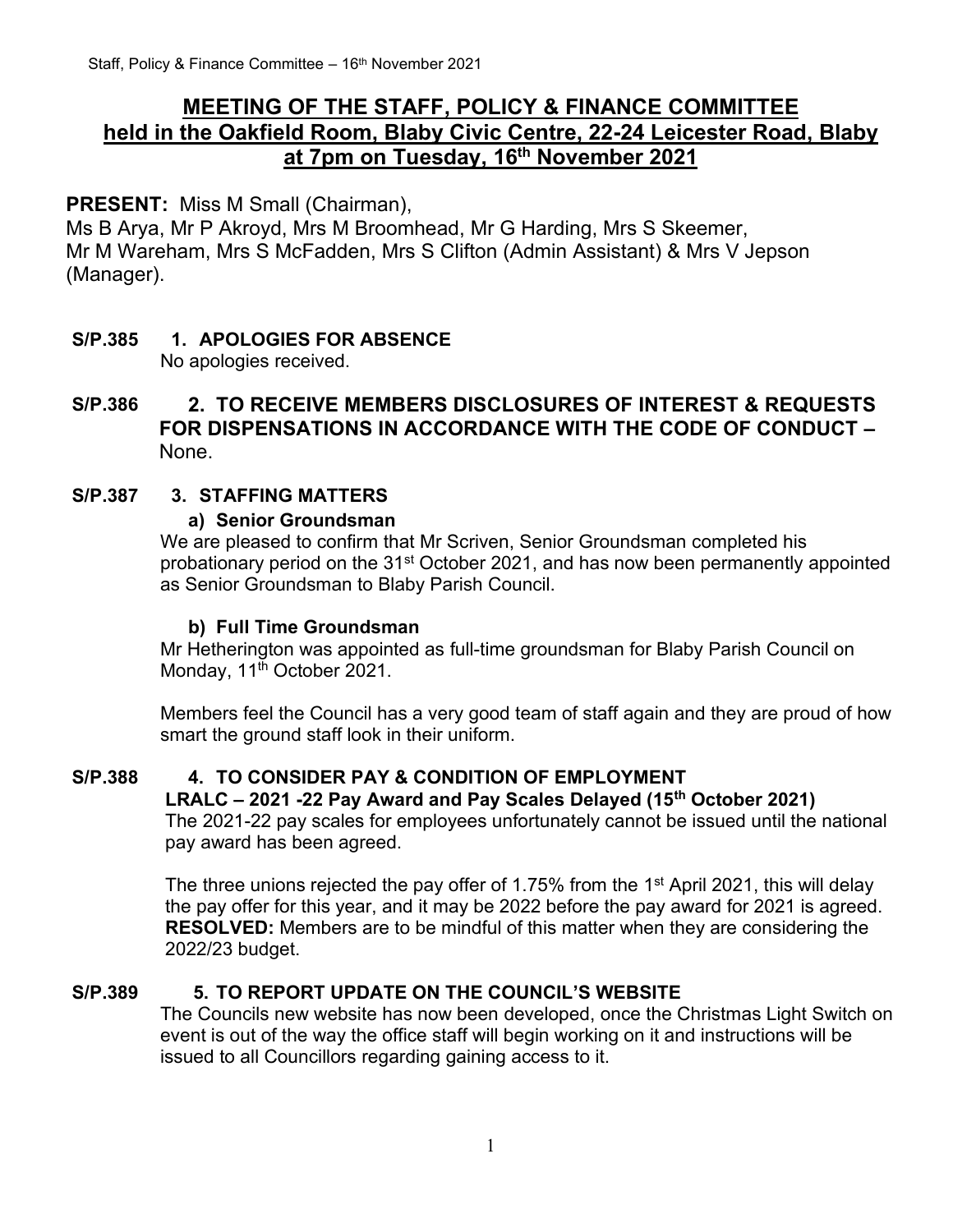## **S/P.390 6. TO REPORT UPDATE ON BLABY CIVIC CENTRE TENANTS Snowy Room**

Rockstar Marketing have renewed their tenancy agreement for 3 years from the 1<sup>st</sup> February 2021 – 31<sup>st</sup> January 2024.

#### **Tawny Room**

Reflections Therapy have renewed their tenancy agreement for 3 years from the 1<sup>st</sup> October 2021 - 30<sup>th</sup> September 2024.

#### **Hawk Room**

Connelly Property Services have renewed their tenancy agreement for 1 year from the 1<sup>st</sup> November 2021 - 31<sup>st</sup> October 2022.

#### **Grey Room**

Mid-Point Security is a new organisation who joined the Civic Centre on the 1<sup>st</sup> September 2021 and took out a 3-year tenancy agreement taking them up to the 31st August 2024.

#### **Acorn Room**

Fairford Accountants Limited as another new organisation who joined the Civic Centre on the 1st October 2021 and took out a 3-year agreement taking them up to the 30th September 2024.

## **Northfield Room – Hot Desk**

This office has been rented out on a couple of occasions, a banner has been erected on the front railings of the Civic Centre and pictures of the room are advertised on the Council's website and Facebook page.

#### **S/P.391 7. TO RECEIVE & CONSIDER HEALTH & SAFETY SITE VISIT REPORT – 5 TH OCTOBER 2021**

All members have been issued with a copy of the Council's Health & Safety provider's Assessment / Inspection – Year 4 visit report.

| <b>Description</b> | Rating | <b>Action Required</b>         | <b>Action</b>         |
|--------------------|--------|--------------------------------|-----------------------|
| <b>ELECTRICAL</b>  | М      | It is recommended that a       | <b>RESOLVED:</b>      |
| SAFETY-            |        | <b>Residual Current Device</b> | Purchase a Residual   |
| <b>PORTABLE</b>    |        | (RCD) in the form of a plug    | <b>Current Device</b> |
| APPLIANCES-        |        | attachment or integrated into  | extension lead.       |
| Action: RCD        |        | an extension lead is used      |                       |
| protection not     |        | with the 240v Jet washer at    |                       |
| provided           |        | the cemetery to reduce the     |                       |
|                    |        | risk of an electrical hazard.  |                       |

The following 5 items are raised: -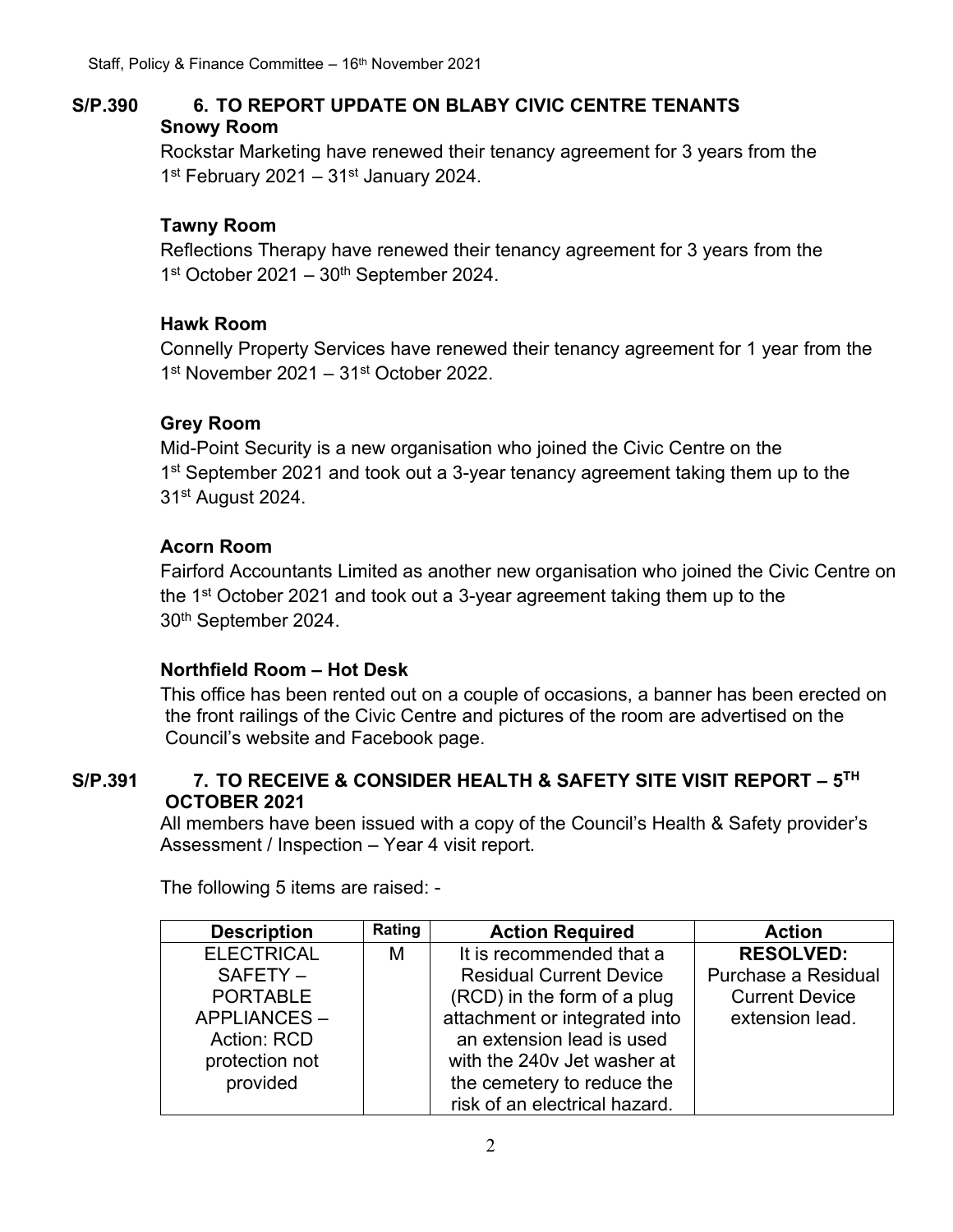| <b>ELECTRICAL</b><br>SAFETY - OTHER -<br>Electrical Safety -<br>Additional observation                                  | M | It is recommended that new<br>tenants are required to have<br>any portable electrical<br>equipment inspected and<br>tested.                                        | <b>AGREED:</b> Write to all<br>tenants and request<br>their electrical<br>equipment has a valid<br>portable appliance<br>test certificate (PAT). |
|-------------------------------------------------------------------------------------------------------------------------|---|--------------------------------------------------------------------------------------------------------------------------------------------------------------------|--------------------------------------------------------------------------------------------------------------------------------------------------|
|                                                                                                                         |   |                                                                                                                                                                    | <b>RESOLVED: Offer</b><br>the services of our<br>Senior Grounds man<br>at a discounted rate<br>to other providers.                               |
| <b>FIRE SAFETY</b><br><b>OVERVIEW - FIRE</b><br>SAFETY - OTHER -<br>Fire Safety -<br>Additional observation             | M | It is recommended that an<br>additional emergency light is<br>provided within the<br>understairs cupboard as this<br>contains the lift machinery.                  | <b>RESOLVED:</b><br><b>Cllr Mr Wareham will</b><br>install an emergency<br>light in the cupboard<br>under the stairs.                            |
| <b>FIRE SAFETY</b><br><b>OVERVIEW - FIRE</b><br>SAFETY - OTHER -<br>Fire Safety -<br><b>Additional observation</b><br>2 | M | Provide a metal locker<br>marked with a Highly<br>Flammable Liquid sign in the<br><b>Cemetery Maintenance</b><br>Building for the storage of<br>petrol containers. | <b>RESOLVED:</b><br>Purchase a metal<br>locker to store the<br>plastic petrol<br>containers in the<br>Cemetery workshop                          |
| LONE WORK -<br><b>OTHER - Lone Work</b><br>- Additional<br>observation 1                                                | M | <b>Ensure that Grounds</b><br>Maintenance Staff do not<br>used Chainsaws when<br>working alone.                                                                    | <b>AGREED: All ground</b><br>staff have been<br>informed they must<br>not work alone whilst<br>using a chainsaw.                                 |

#### **S/P.392 8. TO REPORT UPDATE ON THE DISCLOSURE AND BARRING SERVICE APPLICATIONS**

All staff and Councilor's apart from 1 member have completed their enhanced DBS form, these are currently being checked by Blaby District Council.

The fee for these checks are: -

Staff = 6 x £50.00 Volunteers =  $9 \times £10.00$ 

**RESOLVED:** Pay Blaby District Council £390.00 for the checking of the staff and councillor's Disclosure and Barring Service documents.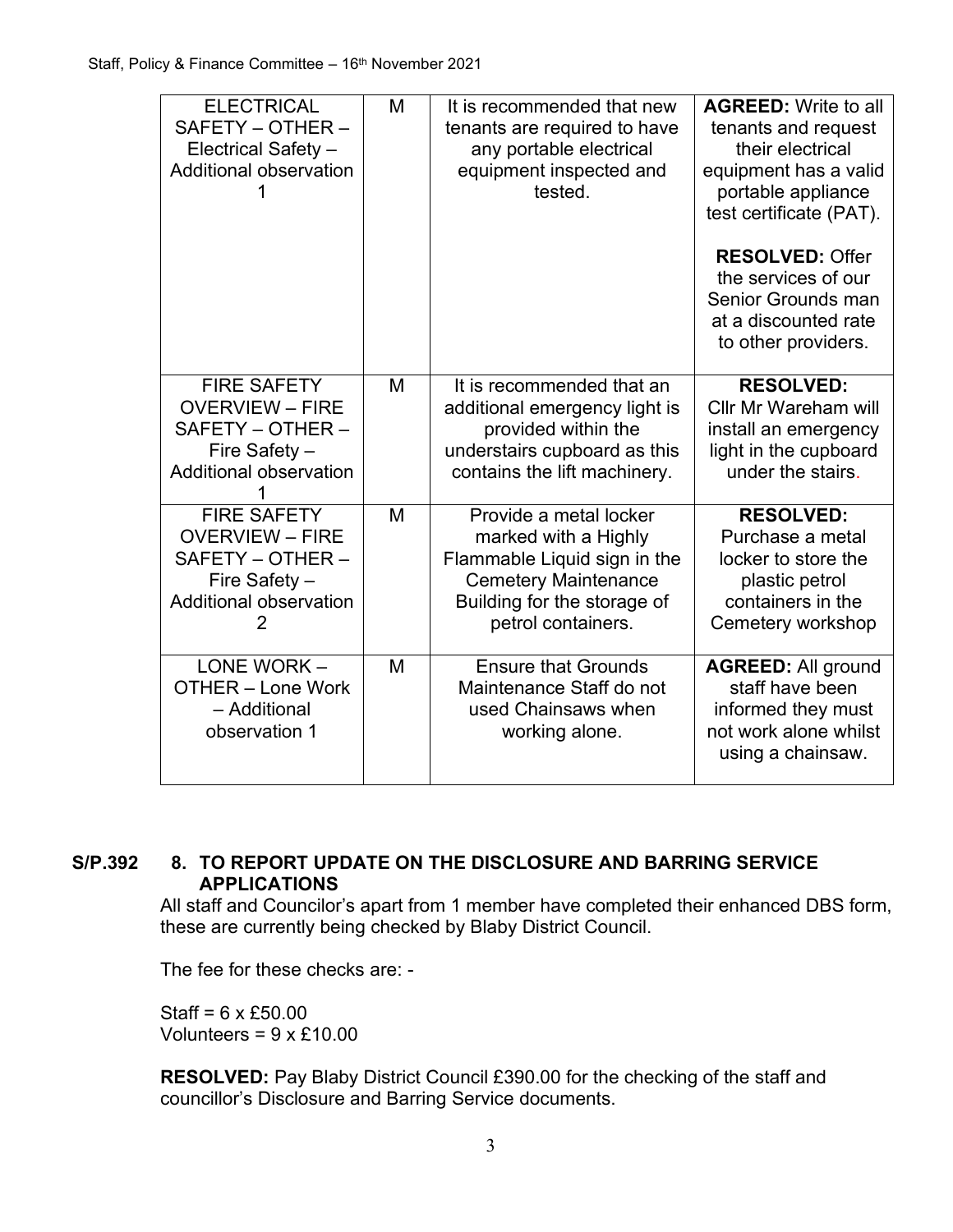## **S/P.393 9. TO REVIEW & CONSIDER COUNCIL POLICIES**

All members considered the following council policies: -

- All General Policies
- All Employment Polices
- Standing Orders
- Financial Regulations
- Terms of Reference
- Code of Conduct

**AGREED:** The Level of the Council's Fidelity Guarantee is to be considered under agenda item number 12, if any changes are to be made, they are to be included in the financial regulations.

**AGREED:** Add into the Employment Policy Number 12 – Lone Working that no members of the public are to be allowed into the building if staff members are working alone, appointments need to be arranged at a convenient time when at least two members of staff are in the building.

**AGREED:** Apart from the above amendments no further changes are required to any of the Councils policies.

#### **S/P.394 10. TO CONSIDER THE COUNCILS ASSET REGISTER**

All members have been issued with a copy of the Staff, Policy & Finance committee asset register.

**AGREED:** As this is a working document the manager has authority to make any amendments required during the year and submit it to the council's insurance company when necessary.

## **S/P.395 11. TO RECEIVE THE COUNCILS ACCOUNTS AT THE 31ST OCTOBER 21**

**RESOLVED:** All members have been issued with a copy of the Councils accounts as of the 31st October 2021.

#### **S/P.396 12. TO REVIEW THE COUNCILS LEVEL OF INSURANCE – FIDELITY GUARANTEE**

Members considered the Councils fidelity guarantee.

On the Council's current insurance policy, the Council's Fidelity Guarantee is set at £600,000.00 which covers all members and employees against Fraud and Dishonesty.

The figure is based upon the following calculation: - Half the total Precept 2021/22 £168,172 (£336,344) Council Reserves £117,466 (End March 2021).

**£285,638**

**RESOLVED:** The Fidelity Guarantee Limit is to be set at £600,000.00. **AGREED:** Update the Councils Financial Regulations with the increased figure for the Fidelity Guarantee from £500,000.00 to £600,000.00.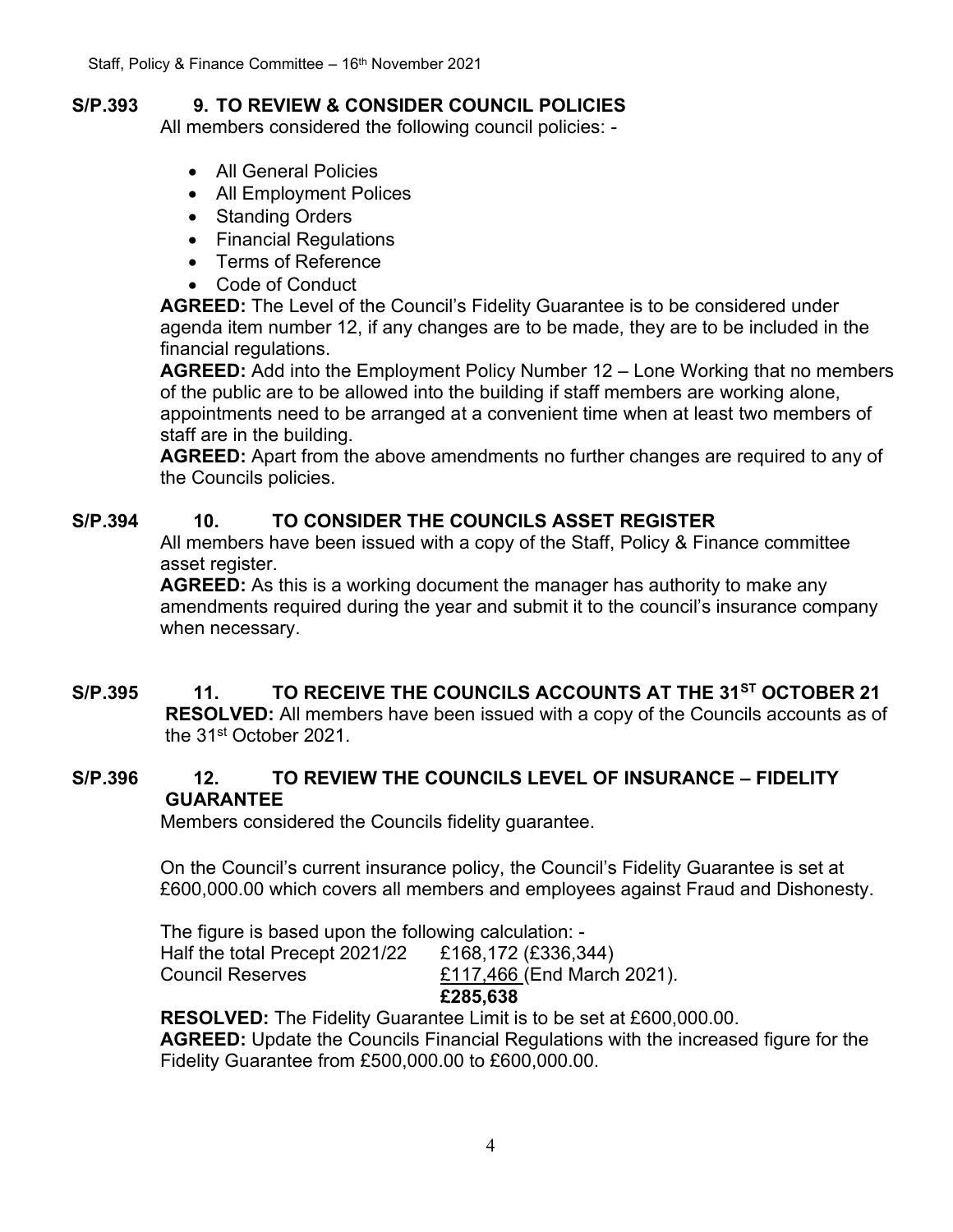## **S/P.397 13. TO CONSIDER RISK MANAGEMENT**

All members have been issued with a copy of the 2021 risk management report. **AGREED:** Members approved the contents of the risk management register document, where no amendments are required to be made.

## **S/P.398 14. TO REVIEW THE EFFECTIVENESS OF THE SYSTEM OF INTERNAL AUDIT**

All members have been issued with a copy of the Internal Audit Review Checklist – Part 1 – Meeting Standards & Part 2 – Characteristics of Effectiveness.

The Staff, Policy & Finance Committee is to carry out an Annual Review of the Effectiveness of the System of Internal Audit.

The Council's Financial Regulations were reviewed on the 15<sup>th</sup> December 2020, minute ref:  $S/P.328$  and deferred and approved at the 12<sup>th</sup> January 2021 Council meeting, minute ref: 1321h and again on the 16<sup>th</sup> November 2021, minute ref: S/P.394.

The Assets Register has been considered by each Committee during the fiscal year; the Policies are updated upon receipt of any new/replacement items.

The appointment of an Internal Auditor for the forthcoming 2022/23 Financial Year was made at the  $8<sup>th</sup>$  June 2021 Council meeting, minute ref: 1376d).

## **Approve Internal Audit Review Part 1 Meeting Standards & Part 2 Characteristics of Effectiveness**

Members completed the Internal Audit Review Checklist Part 1 – Meeting the Standards and Part 2 – Characteristics of Effectiveness: -

The following reviews have been conducted during 2021/22.

|  |  |  | Meeting the Standards - Part 1 |  |
|--|--|--|--------------------------------|--|
|--|--|--|--------------------------------|--|

| Scope of Internal Audit | Yes $(8th$ June 2021)            |
|-------------------------|----------------------------------|
| 0 Indonesianoo          | $\mathsf{V}\mathsf{A}\mathsf{A}$ |

- 2. Independence Yes
- 3. Competence Yes
- 4. Relationships Yes
- 5. Audit Planning and Reporting Yes

 $(8<sup>th</sup>$  June 2021).

# **Characteristics of Effectiveness – Part 2**

| Internal audit work is planned<br>$\bullet$                          | Yes |
|----------------------------------------------------------------------|-----|
| Understanding the whole organisation its needs and objectives        | Yes |
| Be seen as a catalyst for change                                     | Yes |
| Add value and assist the organisation in achieving its<br>objectives | Yes |
| • Be forward looking                                                 | Yes |
| Be challenging                                                       | Yes |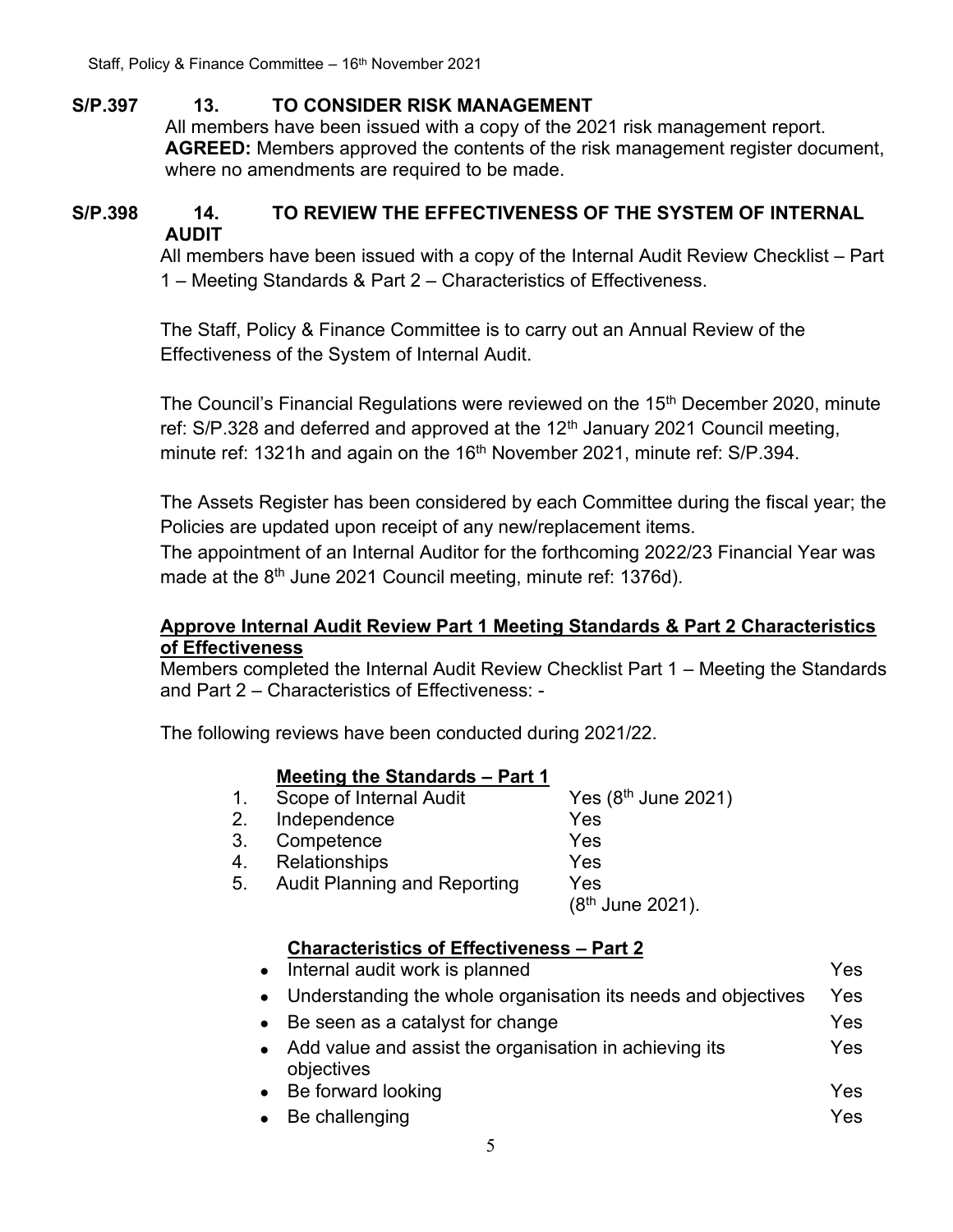• Ensure the right resources are available **Fig. 1.1 State 1.1 State 1.1 State 1.1 State 1.1 State 1.1 State 1.1 State 1.1 State 1.1 State 1.1 State 1.1 State 1.1 State 1.1 State 1.1 State 1.1 State 1.1 State 1.1 State 1.1** 

**AGREED:** That the Internal Audit Review Checklist Part 1 – Meeting the Standards and Part 2 – Characteristics of Effectiveness, as completed, is approved.

**AGREED:** The Review of the Effectiveness of Internal Audit is to be reviewed by the Staff, Policy & Finance Committee each November/December.

## **S/P.399 15. TO CONSIDER 2022/23 BUDGETARY REQUIREMENTS & POSSIBLE NEW PROJECTS**

All members have been issued with a copy of the Staff, Policy & Finance committee budget document for members consideration.

| <b>BLABY PARISH COUNCIL</b>                  |                                      |
|----------------------------------------------|--------------------------------------|
| <b>Description</b>                           | Recommended<br><b>Budget 2022/23</b> |
| <b>Total Salaries</b>                        | 0.00                                 |
| Mobile Phone Top-up                          | 200.00                               |
| Postage                                      | 500.00                               |
| Stationery                                   | 500.00                               |
| Annual Photocopier Rent & Running Costs      | 2,000.00                             |
| <b>Staff Training &amp; Conference Fee's</b> | 1,000.00                             |
| Uniform                                      | 750.00                               |
| <b>Total Staff</b>                           | £4,950.00                            |

| <b>BLABY PARISH COUNCIL</b>                                                       |                                             |
|-----------------------------------------------------------------------------------|---------------------------------------------|
| <b>Description</b>                                                                | <b>Recommended</b><br><b>Budget 2022/23</b> |
| <b>POLICY, RESOURCE &amp; FINANCE</b>                                             |                                             |
| Sundries & Room Hire                                                              | 1,000.00                                    |
| Catering                                                                          | 200.00                                      |
| <b>Subscriptions &amp; Audit Fee</b>                                              | 2,500.00                                    |
| Council - Insurance                                                               | 9,500.00                                    |
| <b>Website Provider</b>                                                           | 1,500.00                                    |
| Grants to Other Bodies (Sect. 137)                                                | 1,000.00                                    |
| RBS Computer Support (Accounts, Cemetery, Year End),<br>ERUD (IT Support) & H & S | 5,500.00                                    |
| <b>Elections</b>                                                                  | (1)(1)                                      |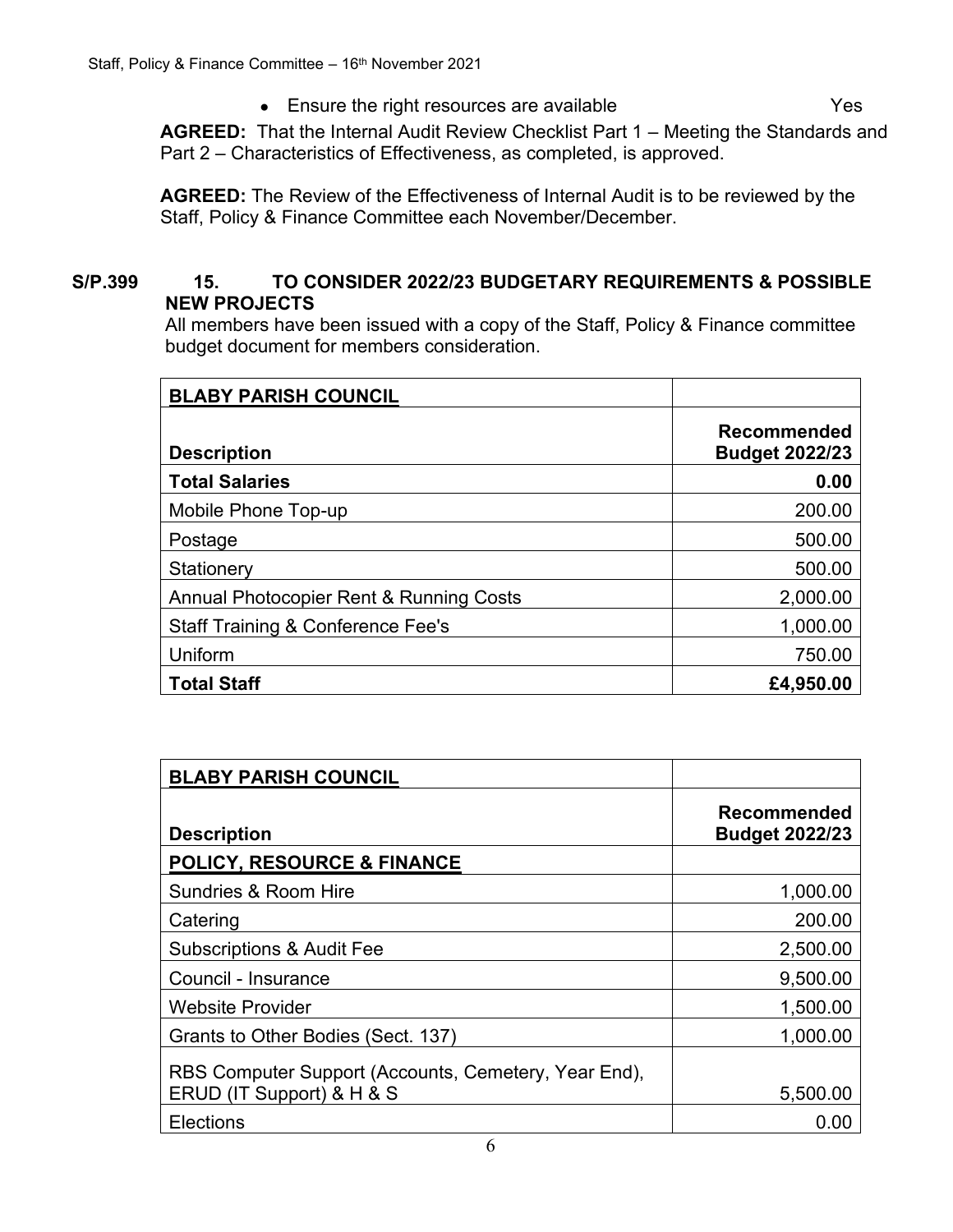| <b>Inspection Fire Extinguishers - Cemetery</b>                                 | 200.00   |
|---------------------------------------------------------------------------------|----------|
| <b>Inspection - Fire Extinguishers - BCC</b>                                    | 200.00   |
| Inspection Fire Extinguishers - Oakfield Park                                   | 200.00   |
| <b>Inspection Fire Extinguishers - Northfield Park</b>                          | 300.00   |
| Electrical Installation - Oakfield Park (Due 2022)                              | 300.00   |
| Electrical Installation - Blaby Civic Centre (Due 2023)                         | 0.00     |
| Electrical Installation - Northfield Park (Due 2023)                            | 0.00     |
| Electrical Installation - Chapel Workshop (Due 2023)                            | 0.00     |
| Legal Appeals, Advice & HR Consultant (ELAS)                                    | 5,000.00 |
| <b>Chairman's Allowance</b>                                                     | 100.00   |
| <b>Councillor Training</b>                                                      | 500.00   |
| <b>Local Council Award Scheme</b>                                               | 200.00   |
| <b>Emergency Lights - Oakfield Park</b>                                         | 150.00   |
| Contingency                                                                     | 0.00     |
| <b>Blaby Civic Centre - Cleaning Materials</b>                                  | 500.00   |
| Rates - Blaby Civic Centre                                                      | 9,000.00 |
| <b>Rates - Cemetery</b>                                                         | 3,000.00 |
| <b>Rates - Oakfield Park</b>                                                    | 1,200.00 |
| Telephone & Internet - Blaby Civic Centre                                       | 1,000.00 |
| Gas - Blaby Civic Centre                                                        | 2,500.00 |
| Electric - Blaby Civic Centre                                                   | 3,500.00 |
| <b>Electric - Cemetery</b>                                                      | 1,500.00 |
| <b>Electricity - Northfield Park</b>                                            | 500.00   |
| <b>Electricity - Oakfield Park</b>                                              | 500.00   |
| <b>Water - Blaby Civic Centre</b>                                               | 1,500.00 |
| Water - Allotment                                                               | 1,000.00 |
| <b>Water - Cemetery</b>                                                         | 250.00   |
| <b>Water - Northfield Park</b>                                                  | 500.00   |
| <b>Water - Oakfield Park</b>                                                    | 500.00   |
| Maintenance - Blaby Civic Centre                                                | 5,000.00 |
| Burglar Alarm, Fire Alarm & Emergency Lighting<br>Maintenance - Oakfield Park   | 100.00   |
| Burglar Alarm, Fire Alarm & Emergency Lighting<br>Maintenance - Northfield Park | 100.00   |
| Burglar Alarm, Fire Alarm & Emergency Lighting<br>Maintenance - Cemetery        | 100.00   |